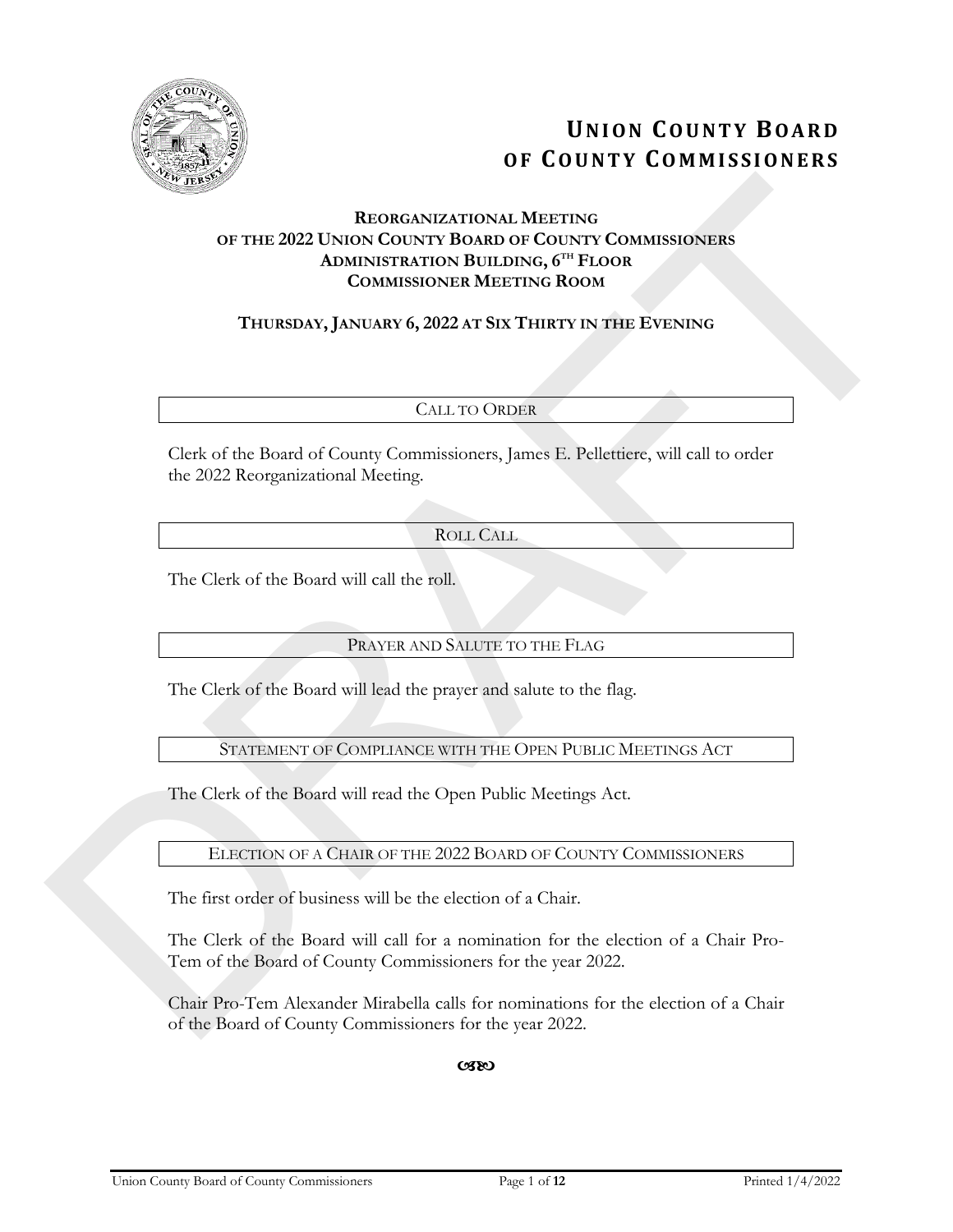Chair Pro-Tem Alexander Mirabella introduces the 2022 Chair Rebecca Williams and calls upon the Honorable Nicholas P. Scutari, New Jersey State Senator, 22nd District, to administer the Affirmation of Office to Chair Rebecca Williams.

Joining Chair Rebecca Williams is her partner Veronica Taylor, joined by her brother Richard Williams, her sister Renita Williams, her cousin Telania Alfred, her friend Kenneth Lucas, her godson Liam Phillips-Brown, and her godson Finley Phillips-Brown. Formal Chair Rebeces Williams is for peatres Veronica Torlo, joined by her briefing<br>Reheard Williams, her sister Remin Williams, her counin Triania Africal, her friend<br>Remond Locus, her godson Eam Phillips-Rowen, and the

#### ELECTION OF A VICE CHAIR OF THE 2022 BOARD OF COUNTY COMMISSIONERS

The next order of business is the election of a Vice Chair for the Board of County Commissioners for the year 2022.

Chair Rebecca Williams calls for nominations for the election of a Vice Chair of the Board of County Commissioners for the year 2022.

#### cseo

Chair Rebecca Williams introduces 2022 Vice Chair Christopher Hudak and calls upon Honorable Nicholas P. Scutari, New Jersey State Senator, 22nd District, to administer the Oath of Office to Vice Chair Christopher Hudak.

Joining Vice Chair Hudak is his wife Terri, joined by their daughter Catherine, and son Jackson.

#### 2022 CHAIR'S ADDRESS

Chair Rebecca Williams will deliver her 2022 Chair Address.

**RECESS** 

The Board of County Commissions will enter into a short Recess.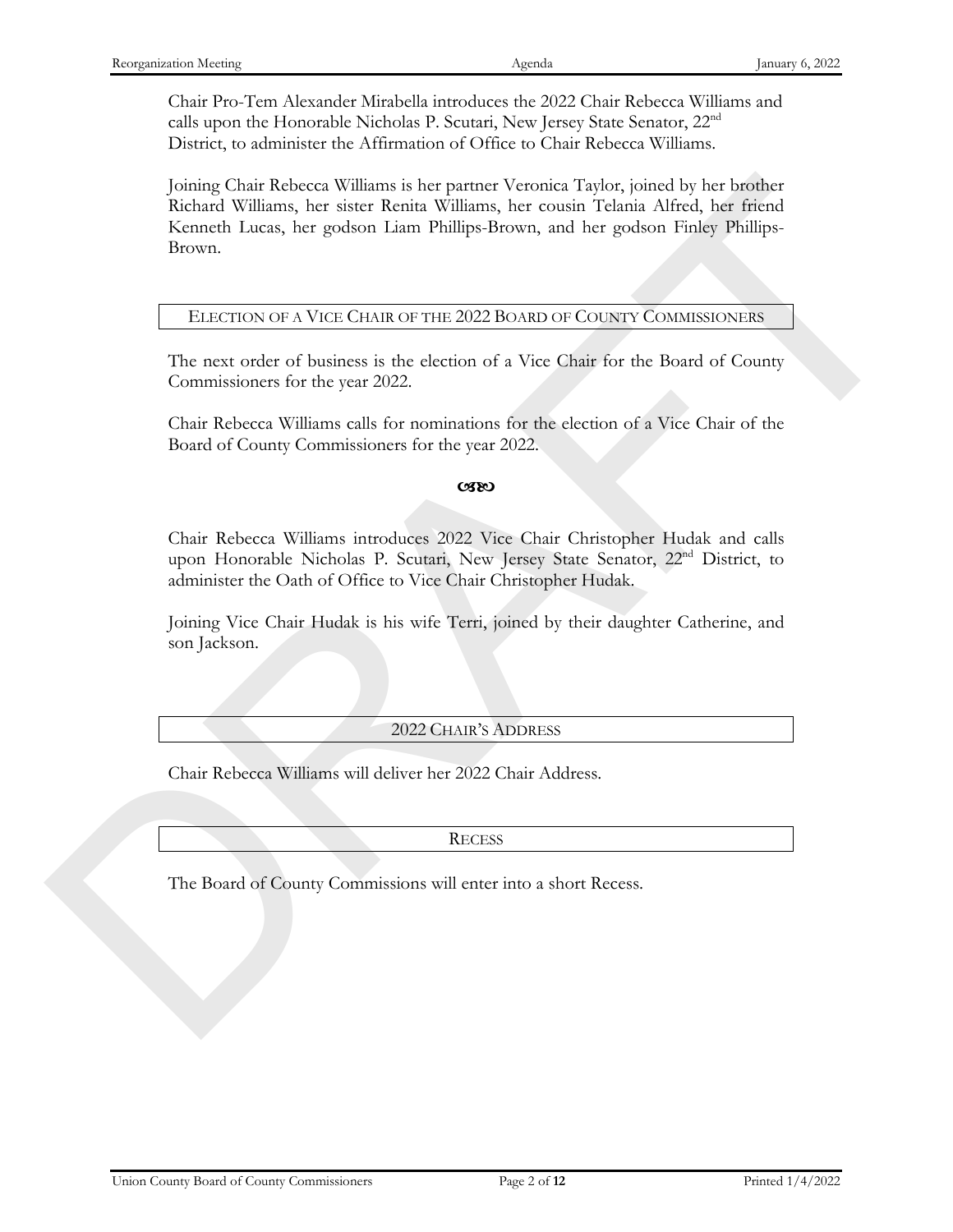#### RETURN FROM RECESS

The Board of County Commissions will return from Recess.

#### APPROVAL OF COMMUNICATIONS

Note and File

#### SUSPENSION OF THE RULES

Suspension of the rules to allow for the joining of both Public Comments on resolutions being offered for adoption and for Public Comments on any governmental issue that a member of the public feels may be of concern to the residents of the County. APPROXAMED CONDUCTATIONS<br>
Note and File<br>
SUSTENSION OF THE RULES<br>
SUSTENSION OF THE RULES<br>
Suspansion of the raise to altoge for adoption and for Polisic Commutes on any<br>
resolutions being officed for adoption and for Pol

#### PUBLIC COMMENTS

The meeting is open for the purpose of commenting on resolutions being offered for adoption and/or on any governmental issue that a member f the public feels may be of concern to the residents of the County.

#### RESOLUTIONS FOR ADOPTION

The following resolutions are being offered for adoption:

- **2022-1 CHAIR REBECCA LYNNE WILLIAMS:** Adopting the Bylaws and Rules of Procedures for the Year 2022.
- **2022-2 CHAIR REBECCA LYNNE WILLIAMS:** Adopting the Meeting Schedule of the Union County Board of County Commissioners for the Year 2022.
- **2022-3 CHAIR REBECCA LYNNE WILLIAMS:** Designating Official Newspapers for legal notices of the County of Union for the Year 2022.
- **2022-4 CHAIR REBECCA LYNNE WILLIAMS:** Appointing members of the Union County Board of County Commissioners as members of the various Commissioner Standing Committees for 2022.
- **2022-5 CHAIR REBECCA LYNNE WILLIAMS:** Appointing members of the Union County Board of County Commissioners as liaisons to various Advisory Boards for the Year 2022; and further officially sunsetting the Advisory Board for the Prevention of Youth Violence.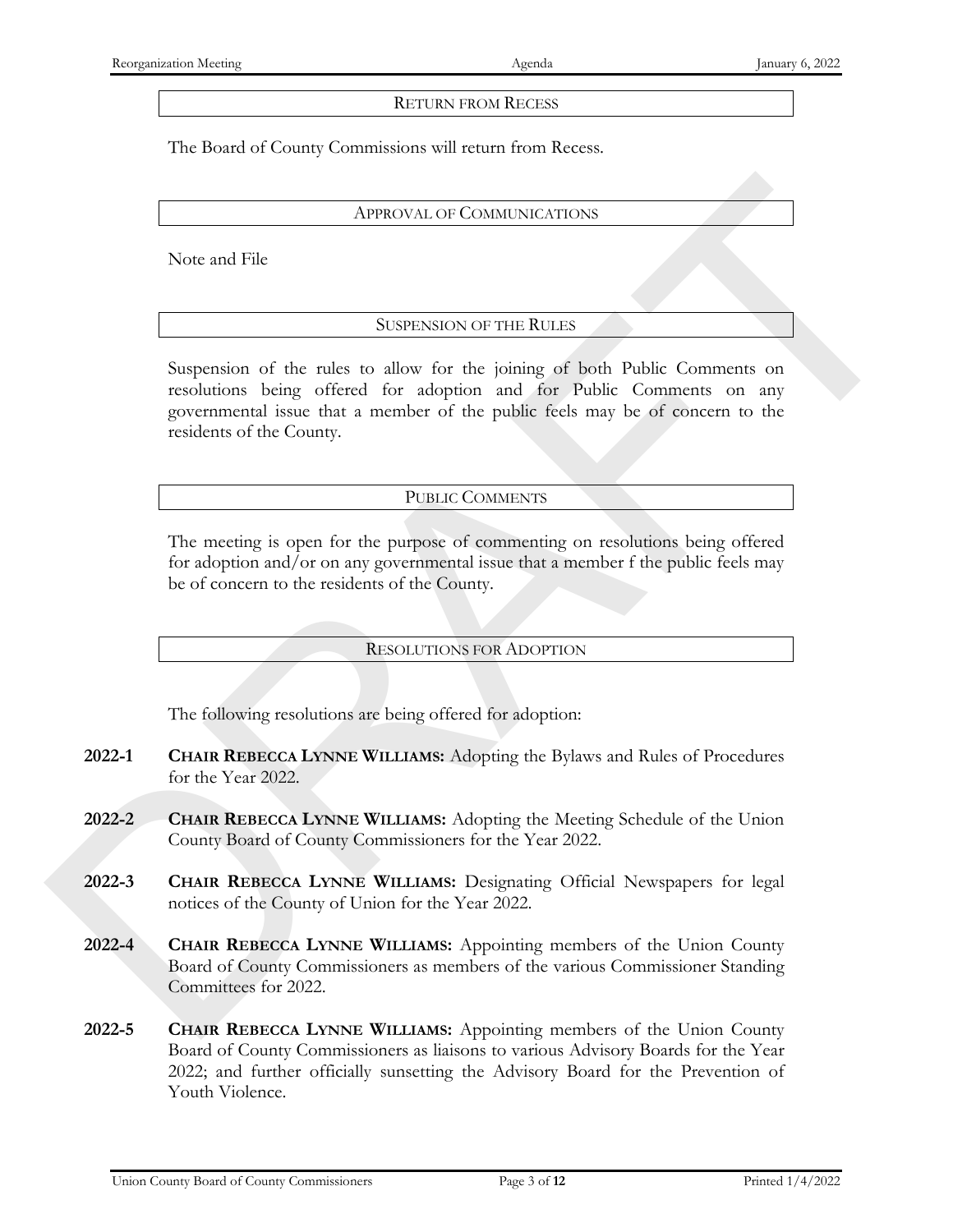- **2022-6 CHAIR REBECCA LYNNE WILLIAMS:** Appointing the following as representatives to the New Jersey Association of Counties for the term commencing January 1, 2022 and expiring December 31, 2022: Commissioner Angela R. Garretson (Delegate) and Commissioner Alexander Mirabella (Alternate).
- **2022-7 CHAIR REBECCA LYNNE WILLIAMS:** Appointing the following as representatives to the North Jersey Transportation Planning Authority for the term commencing January 1, 2022 and expiring December 31, 2022: Commissioner Bette Jane Kowalski (Delegate) and Commissioner Lourdes M. Leon (Alternate).
- **2022-8 CHAIR REBECCA LYNNE WILLIAMS:** Appointing Commissioner Kimberly Palmieri-Mouded as the Union County Delegate to Meadowlink/EZ Ride for a term commencing January 1, 2022 and expiring December 31, 2022.
- **2022-9 CHAIR REBECCA LYNNE WILLIAMS:** Adopting the Temporary Budget for the Year 2022.
- **2022-10 CHAIR REBECCA LYNNE WILLIAMS:** Establishing change funds for Year 2022.
- **2022-11 CHAIR REBECCA LYNNE WILLIAMS:** Establishing Petty Cash Funds for Year 2022.
- **2022-12 CHAIR REBECCA LYNNE WILLIAMS:** Designating depositories wherein all public monies and funds of the County of Union shall be kept for Year 2022.
- **2022-13 CHAIR REBECCA LYNNE WILLIAMS:** Designating signatories for Calendar Year 2022.
- **2022-14 CHAIR REBECCA LYNNE WILLIAMS:** Approving a list of pre-qualified financial advisors for the Year 2022.
- **2022-15 CHAIR REBECCA LYNNE WILLIAMS:** Authorizing the County Manager to award a contract to Lerch, Vinci & Higgins LLP, Fair Lawn, NJ, to provide financial advisory services in connection with special projects for the period of January 1, 2022 through December 31, 2022 in the amount not to exceed \$250,000.00.
- **2022-16 CHAIR REBECCA LYNNE WILLIAMS:** Authorizing the County Manager to award a contract to Wielkotz and Company, Pompton Lakes, NJ to provide statutory audits of accounts of the County of Union and its agencies for the period beginning January 1, 2022 through December 31, 2022 in the amounts as set forth in the fee schedule attached. 2022-7 CHAIR REBRICCA LANNE WILLIAMS Applicating the following as representatives to the North Lessey Hatasovarian (Halongy Rethorm for the term contained<br>harany 1, 2022 and expands (Pollowing Hatasovarian (Halongy Electr
	- **2022-17 CHAIR REBECCA LYNNE WILLIAMS:** Resolution appointing Stella Malpere as the Union County Public Agency Compliance Officer (P.A.C.O.) for the term January 1, 2022 through December 31, 2022.
	- **2022-18 CHAIR REBECCA LYNNE WILLIAMS:** Approving a list of Qualified Shorthand Court Reporters for the period of January 1, 2022 through December 31, 2022.
	- **2022-19 CHAIR REBECCA LYNNE WILLIAMS:** Approving a list of Qualified Labor and Personnel Counsel for the period of January 1, 2022 through December 31, 2022.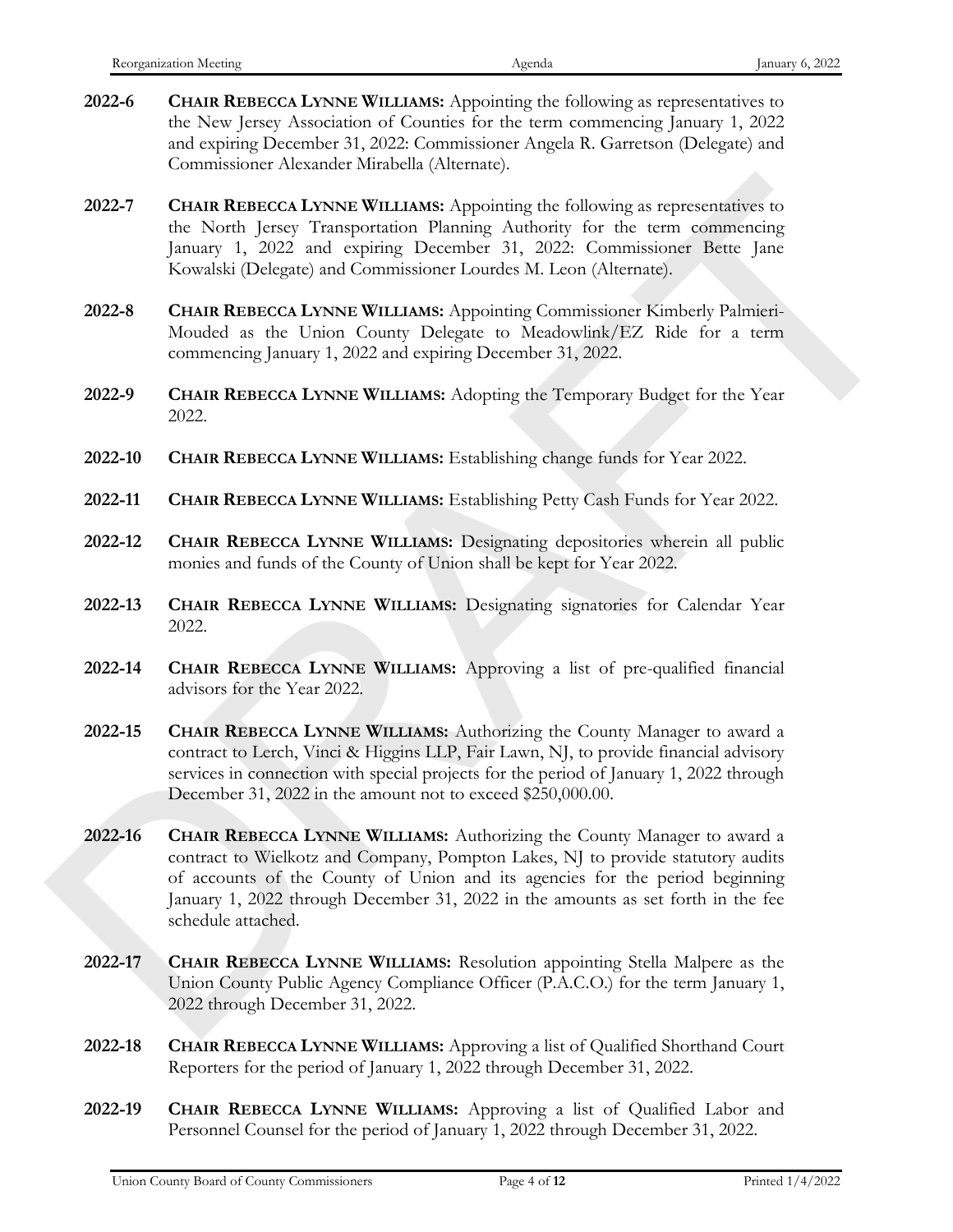- **2022-20 CHAIR REBECCA LYNNE WILLIAMS:** Authorizing the County Manager to award a contract to Rogut McCarthy, LLC, Cranford, NJ to provide specialized counsel services in connection with the issuance of bonds or notes by the County of Union for the period beginning January 1, 2022 through December 31, 2022 in the amounts as set forth in the fee schedule attached.
- **2022-21 CHAIR REBECCA LYNNE WILLIAMS:** Authorizing the County Manager to award a contract to Manuel R. Grova, Esq. as Special Counsel to the Union County Planning Board for the period of January 1, 2022 to December 31, 2022 in an amount not to exceed \$30,000.00
- **2022-22 CHAIR REBECCA LYNNE WILLIAMS:** Approving a list of Qualified Litigation, Defense and General Counsel Services for the period of January 1, 2022 through December 31, 2022.
- **2022-23 CHAIR REBECCA LYNNE WILLIAMS:** Approving a list of Qualified Redevelopment Counsel for the period of November 12, 2021 through December 31, 2022.
- **2022-24 CHAIR REBECCA LYNNE WILLIAMS:** Resolution appointing Lum, Drasco & Positan, Roseland, NJ as Redevelopment Counsel, for the UC County Government Complex, in an amount not to exceed \$50,000.
- **2022-25 CHAIR REBECCA LYNNE WILLIAMS:** Amending Resolution 2021-848 to Increase the appropriation amount to Renaud & DeAppolonio, LLC, Cranford, NJ in the matter entitled Monique Hall V. Uc, et al, by an additional amount not to exceed \$10,000.00 for a total contract amount not to exceed \$70,000.00 For the period beganning planary 1, 2022 through December 31, 2022 in the smoother<br>
as set for this television with that and the selective method of the period of the period of Hample B. County Manager to sward a<br>
2022-21
	- **2022-26 CHAIR REBECCA LYNNE WILLIAMS:** Authoring the County Manager to award a contract to Hatfield Schwartz Law Group, Cedar Knolls, NJ to serve as Labor and Personnel Counsel for twelve (12) consecutive months of January 1, 2022 through December 31, 2022, in an amount not to exceed \$300,000.00.
	- **2022-27 CHAIR REBECCA LYNNE WILLIAMS:** Authorizing the County Manager to award a contract to Eric M. Bernstein & Associates, LLC, Warren, New Jersey, to serve as Personnel Counsel, for the period of January 1, 2022 through December 31, 2022 in an amount not to exceed \$150,000.00.
	- **2022-28 CHAIR REBECCA LYNNE WILLIAMS:** Authorizing the County Manager to award a contract to Ruderman & Roth, LLC, Springfield, New Jersey, to serve as Personnel Counsel for twelve (12) consecutive months of January 1, 2022 through December 31, 2022, in an amount not to exceed 100,000.00.
	- **2022-29 CHAIR REBECCA LYNNE WILLIAMS:** Authorizing the County Manager to award a contract to Florio Perrucci Steinhardt Cappelli Tipton & Taylor, LLC, Rochelle Park, NJ to serve as Personnel Counsel for the period of January 1, 2022 through December 31, 2022 in an amount not to exceed \$45,000.00.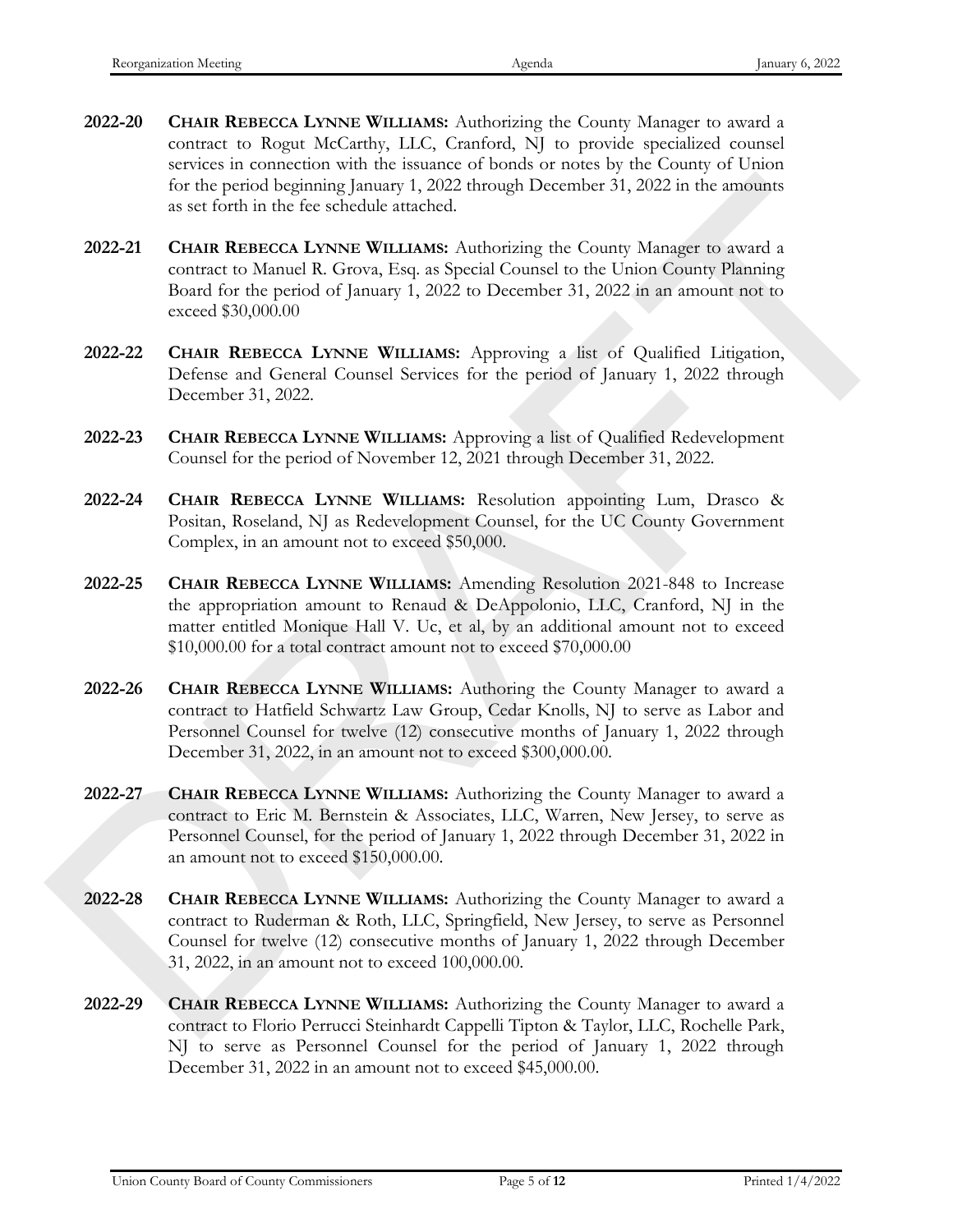- **2022-30 CHAIR REBECCA LYNNE WILLIAMS:** Authorizing the County Manager to award a contract to Rainone Coughlin Minchello, LLC, Iselin, NJ, to serve as Personnel Counsel, for the period of January 1, 2022 through December 31, 2022 in an estimated amount not to exceed \$35,000.00.
- **2022-31 CHAIR REBECCA LYNNE WILLIAMS:** Authorizing the County Manager to award a contract to Cleary Giacobbe Alfieri Jacobs LLC, Oakland, NJ to serve as Personnel Counsel for the period of January 1, 2022 through December 31, 2022 in an amount not to exceed \$30,000.00.
- **2022-32 CHAIR REBECCA LYNNE WILLIAMS:** Authorizing the County Manager to award a contract to Kologi Simitz, Linden, NJ to serve as Personnel Counsel for the period of January 1, 2022 through December 31, 2022, in an amount not to exceed \$30,000.00.
- **2022-33 CHAIR REBECCA LYNNE WILLIAMS:** Authorizing the County Manager to award a contract to Mark J. Nelson, Summit, NJ to serve as Personnel Counsel for the period of January 1, 2022 through December 31, 2022, in an amount not to exceed \$20,000.00.
- **2022-34 CHAIR REBECCA LYNNE WILLIAMS:** Authorizing the County Manager to award a contract to Shain Schaffer, Bernardsville, NJ to serve as Personnel Counsel for the period of January 1, 2022 through December 31, 2022, in an amount not to exceed \$30,000.00.
- **2022-35 CHAIR REBECCA LYNNE WILLIAMS:** Authorizing the County Manager to award a contract to Weiner Law Group, LLP, Parsippany, NJ to serve as Labor and Personnel Counsel for the period of January 1, 2022 through December 31, 2022, in an amount not to exceed \$30,000.00.
- **2022-36 CHAIR REBECCA LYNNE WILLIAMS:** Authorizing the County Manager to award a contract to Leitner Tort DeFazio & Brause, P.C., Edison, NJ to provide Worker's Compensation Defense Counsel Services for twelve (12) consecutive months of January 1, 2022 through December 31, 2022, with any sums to be paid through the County's authorized Third-Party Administrator. 2022-31 CHAIR REBECCA LINNER WILLIAMS Authorizing the County Manager to search a control color (Search to Control Commission (Control Commission) No serve at Personnel Control Commission (Search Commission Commission (Sea
	- **2022-37 CHAIR REBECCA LYNNE WILLIAMS:** Authorizing the County Manager to award a contract to Biancamano & DiStefano, P.C., Edison, NJ, to provide Worker's Compensation Defense Counsel Services for the period of January 1, 2022 through December 31, 2022, with any sums to be paid through the County's authorized Third-Party Administrator.
	- **2022-38 CHAIR REBECCA LYNNE WILLIAMS:** Authorizing the County Manager to award a contract to James Jude Plaia, Esq., Verona, NJ to provide Worker's Compensation Defense Counsel Services for the period of January 1, 2022 through December 31, 2022, with any sums to be paid through the County's authorized Third-Party Administrator.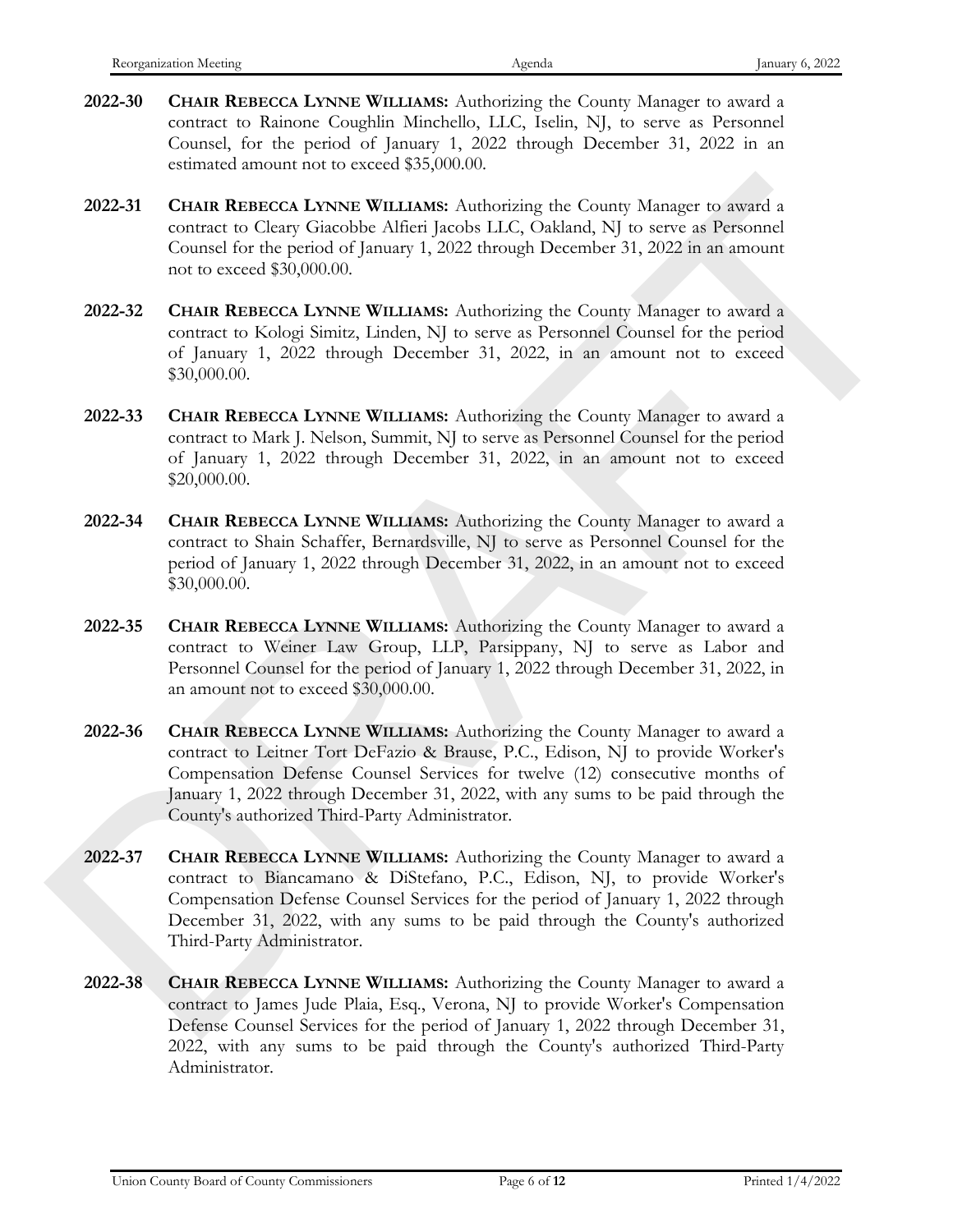- **2022-39 CHAIR REBECCA LYNNE WILLIAMS:** Authorizing the County Manager to enter into a contract with Atlantic Health Systems, Atlantic Medical Group, Clark, New Jersey for the provision of pre-employment medical examinations, drug screenings and other related medical services for the County of Union (Division of Personnel and Sheriff's Department) for the period of January 1, 2022 through December 31, 2022 for a total amount not to exceed \$110,000.00.
- **2022-40 CHAIR REBECCA LYNNE WILLIAMS:** Authorizing the County Manager to enter into a contract with FMLASource, a ComPsych affiliate, Chicago, IL, for the provision of a comprehensive Federal Family and Medical Leave Act (FMLA) and the State of New Jersey Family Leave Act (FLA) Administration Program to County employees for the initial period of January 1, 2022 through December 31, 2022 in an amount not to exceed 46,000.00 with two (2) 12-month options to extend.
- **2022-41 CHAIR REBECCA LYNNE WILLIAMS:** Authorizing the County Manager to enter into a contract with ComPsych, Chicago, IL, for the provision of a comprehensive Employee Assistance Program (EAP) to County employees and their families for the period of January 1, 2022 through December 31, 2022 in an amount not to exceed \$54,000.00.
- **2022-42 CHAIR REBECCA LYNNE WILLIAMS:** Authorizing the County Manager to award a contract to Dr. Susan A. Furnari, Licensed Psychologist, Nutley, NJ, to provide Psychological Evaluation Services to the Departments of Administrative Services (Division of Personnel), Public Safety and the Office of the Prosecutor, for the period of January 1, 2022 through December 31, 2022 in a total amount not to exceed 13,500.00.
- **2022-43 CHAIR REBECCA LYNNE WILLIAMS:** Authorizing the County Manager to award a contract to The Institute for Forensic Psychology, Oakland, NJ to provide Psychological Evaluation Services to the Departments of Administrative Services (Division of Personnel) and Public Safety and the Offices of the Prosecutor and the Sheriff for the period of January 1, 2022 through December 31, 2022 in a total amount not to exceed \$35,000.00.
- **2022-44 CHAIR REBECCA LYNNE WILLIAMS:** Authorizing the County Manager to exercise the only option to extend a contract with Medical Cost Containment Services Inc. dba Medcom Benefit Solutions, Birmingham, AL, to provide Retiree Benefit Billing and COBRA Administration Services for 24 months from January 1, 2022 through December 31, 2023 in an amount not to exceed \$72,000.00, as recommended by the County's Health Insurance Consultants/Brokers of Record Business and Governmental Insurance Agency/Acrisure. Sherift Mopetnearth for the peaked of January 1, 2022 through December 31, 2022<br>
Crass Fourier with NAFT MOMENT WILLIAMS Authorizing the Contribution of the most source with NMA Absorption is compressioned Level and the s
	- **2022-45 CHAIR REBECCA LYNNE WILLIAMS:** Authorizing the County Manager to renew the County's Dental Insurance Contract with Delta Dental and Flagship Health Systems, Parsippany, New Jersey to provide dental coverage for the contract period January 1, 2022 through December 31, 2022 in an amount not to exceed \$1,750,000.00, as recommended by the County's Health Insurance Consultants/Brokers of Record Business and Governmental Insurance Agency/Acrisure.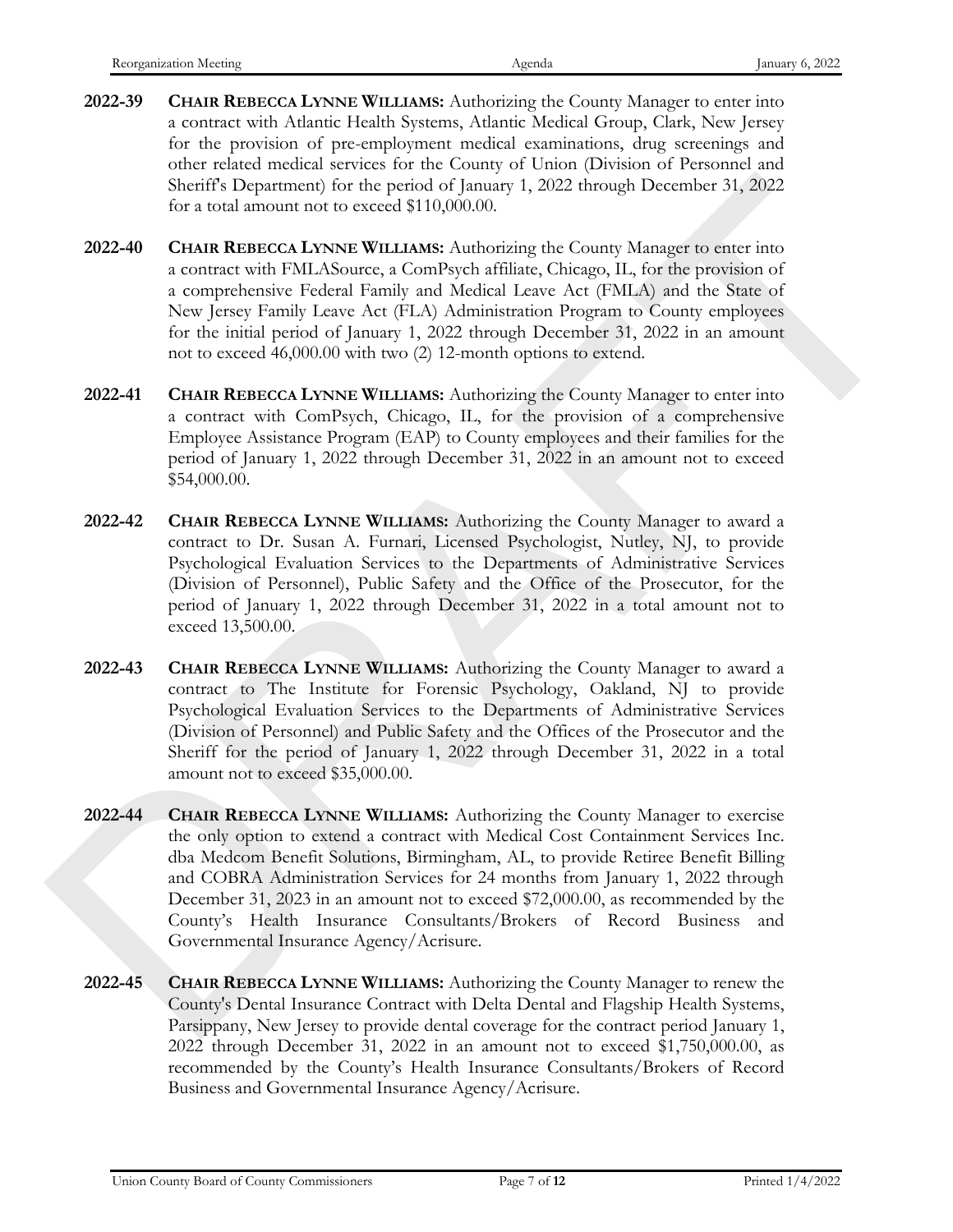- **2022-46 CHAIR REBECCA LYNNE WILLIAMS:** Authorizing the County Manager to award a contract to VSP (Vision Care for Life Insurance Company), Rancho Cordova, CA, for vision plan insurance coverage for the period of January 1, 2022 through December 31, 2024 in an amount not to exceed \$850,000.00 (Employee contributions are approximately \$400,000.00 and the County portion of not to exceed \$450,000.00).
- **2022-47 CHAIR REBECCA LYNNE WILLIAMS:** Renewing the New Jersey Counties Excess Joint Insurance Fund to administer and provide excess insurance for the following: Liability (other than motor vehicles), Property Damage (other than motor vehicles), Motor Vehicles, Public Officials Liability/Employment Practices Liability, and Workers Compensation for the budget period of January 1, 2022 through December 31, 2022 in an amount not to exceed \$2,659,131.00
- **2022-48 CHAIR REBECCA LYNNE WILLIAMS:** Authorizing the County Manager to award a contract to Acrisure, Woodbridge, NJ, for the provision of Risk Management Services for the initial period of January 1, 2022 through December 31, 2024 in an amount not to exceed \$245,000.00 per year for a total amount not to exceed \$735,000.00 for the initial three-year period, with one potential option to extend for a 24-month period. contribution are approximately \$40,000000 and the Courty portion of and<br>street and the Gourty Portugal (Section).<br>2022-7 CHAIR REBECCA LYNNE WILLIAMS Reacewarg the New Jereogr Contributions:<br>2022-7 CHAIR REBECCA LYNNE WIL
	- **2022-49 CHAIR REBECCA LYNNE WILLIAMS:** Authorizing the County Manager to enter in to an agreement with Great American Assurance Company, Cincinnati, OH through Beckerman & Company, the County's General Insurance Broker of Record, to obtain an Equine Mortality Policy for the period of January 1, 2022 through December 31, 2022 in an amount not to exceed \$2,200.00.
	- **2022-50 CHAIR REBECCA LYNNE WILLIAMS:** Authorizing the County Manager to enter into an agreement with The Hartford Insurance Company, Dallas, TX, through Beckerman & Company, the County's General Insurance Broker of Record, to obtain Volunteer Accident Insurance for the period of January 1, 2022 through December 31, 2022 in an amount not to exceed \$360.00.
	- **2022-51 CHAIR REBECCA LYNNE WILLIAMS:** Authorizing the County Manager to enter into an agreement with General Star Indemnity Company, Stamford, CT, through the County's Insurance Broker of Record Beckerman & Company, to provide liability coverage for ambulances owned and operated by the Union County Emergency Services for the period of January 1, 2022 through December 31, 2022 in an amount not to exceed \$50,500.00.
	- **2022-52 CHAIR REBECCA LYNNE WILLIAMS:** Authorizing the County Manager to enter into an agreement with Axis Insurance Company, Chicago, IL, through Beckerman & Company, the County's Insurance Broker of Record, for Watchung Stables Accident and Health Insurance for the period of January 1, 2022 through December 31, 2022 in an amount not to exceed \$9,500.00.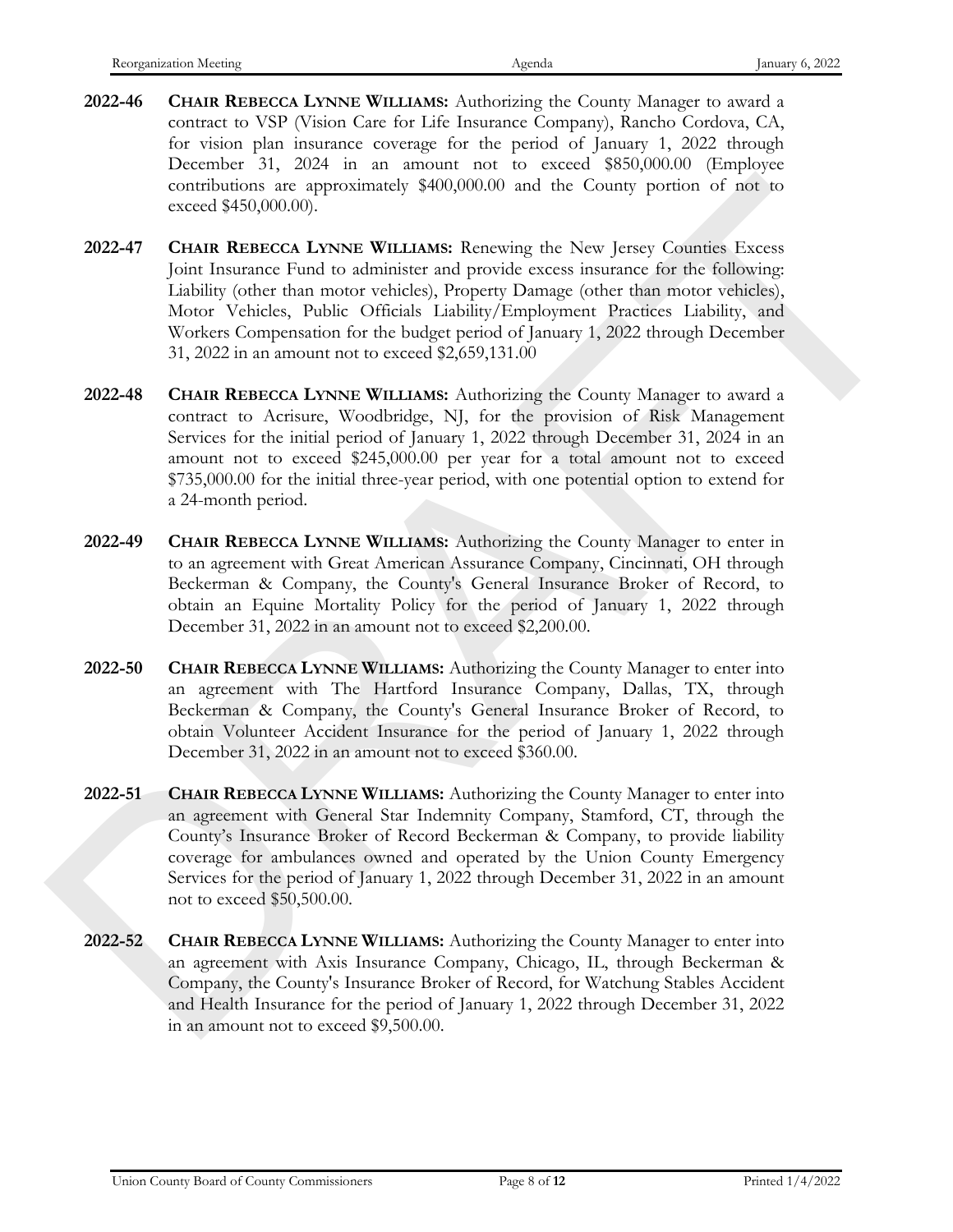- **2022-53 CHAIR REBECCA LYNNE WILLIAMS:** Authorizing the County Manager to enter into an agreement with Liberty Mutual Surety, King of Prussia, PA through Beckerman & Company, the County's Insurance Broker of Record, for a Blanket Surety Bond for Public Officials for the period of January 1, 2022 through December 31, 2022 in an amount not to exceed \$8,745.00.
- **2022-54 CHAIR REBECCA LYNNE WILLIAMS:** Authorizing the County Manager to enter into an agreement with Princeton Insurance, Princeton, NJ through the County's Insurance Broker of Record Beckerman & Company, to provide Cornerstone Behavioral Health Hospital Medical Malpractice Policy, General and Professional Liability Policy and Excess Umbrella Liability Policy for the period of January 1, 2022 through December 31, 2022 in an amount not to exceed \$230,371.99. amonat not to exceed \$8,745.00.<br>
2022-54 CHAIR REBECTA INNER Authorizing the County Manager to enter into<br>
an agreement with Pinicarum Insurance, Panceton, NJ through the County's<br>
Insurance Pieder of Reacult Malentine Re
	- **2022-55 CHAIR REBECCA LYNNE WILLIAMS:** Authorizing the County Manager to enter into a contract with Princeton Insurance Company, Princeton, New Jersey, through Beckerman & Company, the County's Insurance Broker of Record for a Medical Malpractice insurance policy for Cornerstone staff, for the period of January 1, 2022 through December 31, 2022 in amount not to exceed \$5,883.09.
	- **2022-56 CHAIR REBECCA LYNNE WILLIAMS:** Authorizing the use of NJ State, Somerset County, Educational Services Commission of NJ, and Cranford Police Cooperative contracts as exceptions to bidding pursuant to NJSA 40A:11-10,11 and 12 and NJAC 5:34-Subchapter 7 for 2022.
	- **2022-57 CHAIR REBECCA LYNNE WILLIAMS:** Resolution authorizing a program of preapproved reimbursement for completed job related courses by Union County fulltime employees in a total amount not to exceed \$250,000.00.
	- **2022-58 CHAIR REBECCA LYNNE WILLIAMS:** Authorizing the County Manager to enter into an agreement with Specialty Underwriters LLC, Oak Creek, WI for an Equipment Maintenance Insurance Policy for coverage of maintenance costs of electronic office equipment for the period January 1, 2022 through December 31, 2023, in an amount not to exceed \$500,000.00, as recommended by the County's Risk Management Broker of Record Acrisure.
	- **2022-59 CHAIR REBECCA LYNNE WILLIAMS:** Authorizing the County Manager to enter into an open-ended contract with Verizon Inc. of New Jersey, a Board of Public Utilities regulated supplier, for essential Telecommunication Services for the period of January 1, 2022 through December 31, 2022 in an amount not to exceed \$320,00.00.
	- **2022-60 CHAIR REBECCA LYNNE WILLIAMS:** Authorizing the County Manager to enter into a contract with Primepoint LLC, Westampton, NJ, for software maintenance of the Human Resources Management System for the period of January 1, 2022 through December 31, 2022 in an amount not to exceed \$200,000.00.
	- **2022-61 CHAIR REBECCA LYNNE WILLIAMS:** Authorizing the County Manager to award an open-ended contract to MTE Turf Equipment Solutions, Inc. (Municipal Turf Equipment), West Henrietta, NY for the purchase of Jacobsen lawn mower parts for the period of January 1, 2022 through December 31, 2022 in an amount not to exceed \$44,000.00.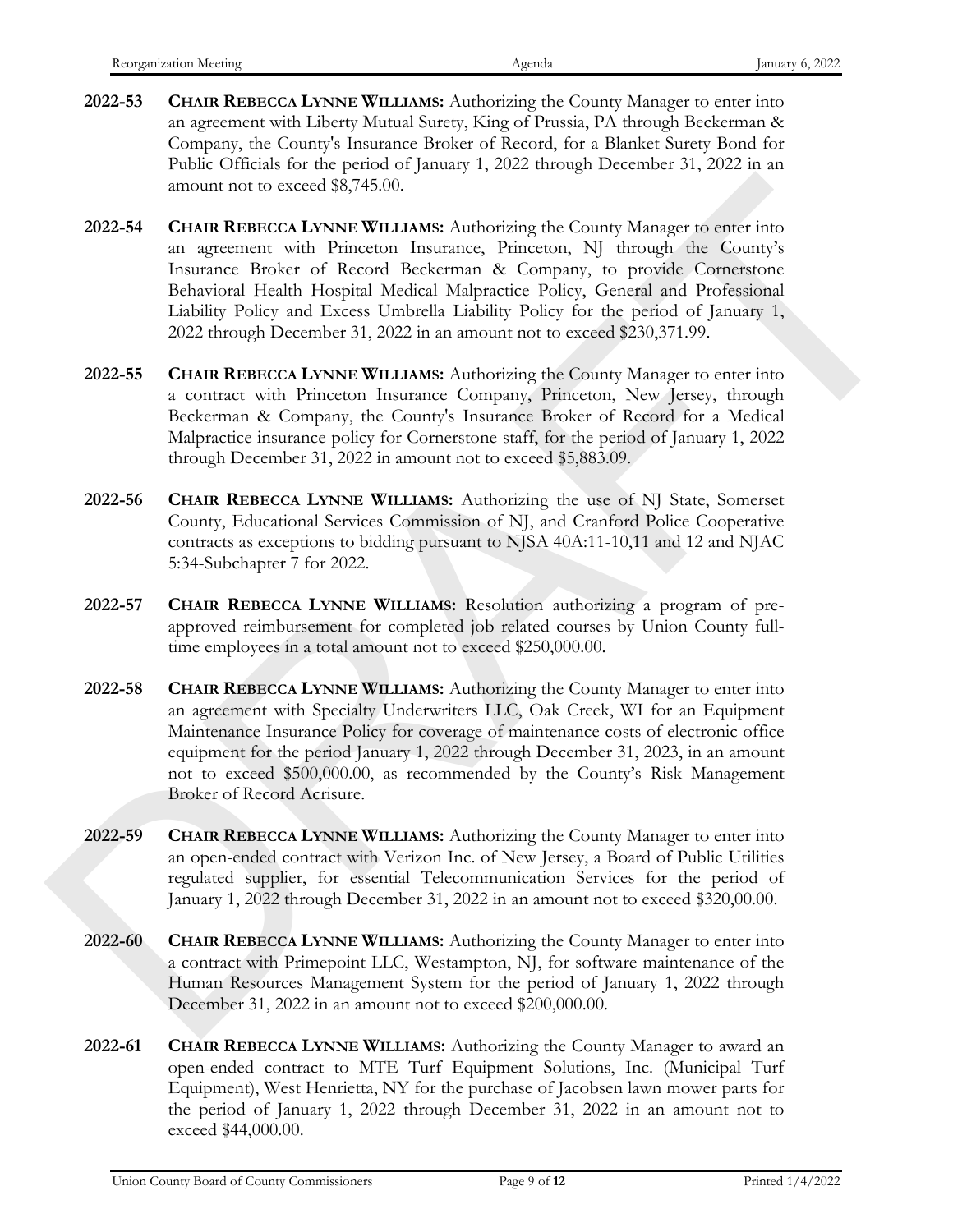- **2022-62 CHAIR REBECCA LYNNE WILLIAMS:** Amending Resolution Number 2020-84, authorizing the 2021 Non-Contractual Salary Guide Ranges, to adjust the salary guide based upon the Consumer Price Index (CPI) for the previous twelve months.
- **2022-63 CHAIR REBECCA LYNNE WILLIAMS:** Authorizing the County Manager to exercise the option to extend the twenty-four (24) month contract agreement with All Covered, a division of Konica Minolta Business Solutions USA, 100 Dobbs Lane, Suite 208, Cherry Hill, NJ 08034, for the purpose of providing technical services for the Bureau of Information Technologies, for the period of February 1, 2022 through January 31, 2024, in an amount not to exceed \$575,160.00. 2022-65 CHAIR REBECCA LANNIE WILLIAMS Authorizing the County Manager to essence the oppose to exact the calculate theorem C#1 and to exact a state of the calculate state of the mass Solarization (24 mass and the calculate
	- **2022-64 CHAIR REBECCA LYNNE WILLIAMS:** Authorizing the County Manager to award a contract to Colliers Engineering and Design of Red Bank, New Jersey to provide On-Call General Engineering Services commencing January 1, 2022 through December 31, 2022 in an amount not to exceed \$12,500.00 (Union County Engineering Project Number 2021-013).
	- **2022-65 CHAIR REBECCA LYNNE WILLIAMS:** Authorizing the County Manager to award a contract to CME Associates of Monmouth Junction, New Jersey to provide On-Call Environmental Engineering Services commencing January 1, 2022 through December 31, 2022 in an amount not to exceed \$100,000.00 (Union County Engineering Project Number 2021-014).
	- **2022-66 CHAIR REBECCA LYNNE WILLIAMS:** Authorizing the County Manager to award a contract to Dewberry Engineers, Bloomfield, New Jersey to provide On-Call Bridge Engineering Services commencing January 1, 2022 through December 31, 2022 in an amount not to exceed \$12,500.00 (Union County Engineering Project Number 2021- 015).
	- **2022-67 CHAIR REBECCA LYNNE WILLIAMS:** Authorizing the County Manager to award a contract to Colliers Engineering and Design, Red Bank, New Jersey to provide On-Call Traffic Engineering Services commencing January 1, 2022 through December 31, 2022 in an amount not to exceed \$12,500.00 (Union County Engineering Project Number 2021-016).
	- **2022-68 CHAIR REBECCA LYNNE WILLIAMS:** Authorizing the County Manager to award a contract to CME Assoicates, Monmouth Junction, New Jersey to provide On-Call MEP (Mechanical, Electrical and Plumbing) Engineering Services commencing January 1, 2022 through December 31, 2022 in an amount not to exceed \$12,500.00 (Union County Engineering Project Number 2021-017).
	- **2022-69 CHAIR REBECCA LYNNE WILLIAMS:** Authorizing the County Manager to award a contract to Netta Architects, Mountainside, New Jersey to provide On-Call Architectural Services commencing January 1, 2022 through December 31, 2022 in an amount not to exceed \$12,500.00 (Union County Engineering Project Number 2021 -018).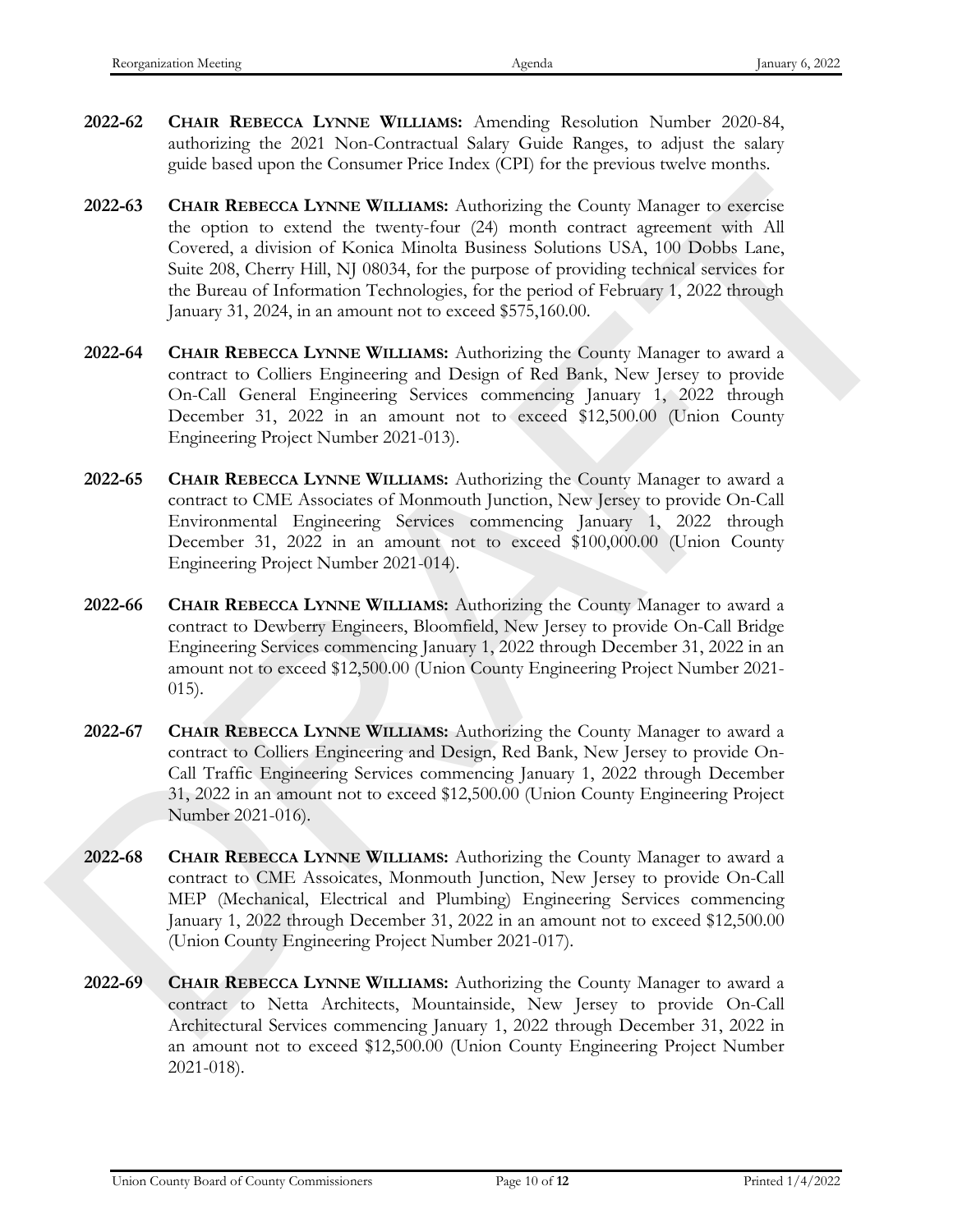- **2022-70 CHAIR REBECCA LYNNE WILLIAMS:** Authorizing the County Manager to award a contract to M. Disko Associates, Kenilworth, New Jersey to provide On-Call Hydraulic Engineering Services commencing January 1, 2022 through December 31, 2022 in an amount not to exceed \$12,500.00 (Union County Engineering Project Number 2021-019).
- **2022-71 CHAIR REBECCA LYNNE WILLIAMS:** Authorizing the County Manager to execute the proposed lease agreement with the Parking Authority of the City of Elizabeth, New Jersey, for the purpose of providing Jury Parking as per state mandate, for a contract period of six (6) consecutive months from January 1, 2022 through June 30, 2022, with the provision for one (1) six (6) month optional extension, in an amount not to exceed \$45,000.00.
- **2022-72 CHAIR REBECCA LYNNE WILLIAMS:** Authorizing the County Manager to enter into a lease agreement between the County of Union and 28 Prince Street Holdings LLC, Newark, NJ for the rental of 26 parking spaces at the premises known and designated as 28 Prince Street, Elizabeth, NJ commencing on January 1, 2022 through December 31, 2022 at \$65.00 per parking spot in an amount of not to exceed \$1,690.00 per month for a total annual amount not to exceed \$20,280.00.
- **2022-73 CHAIR REBECCA LYNNE WILLIAMS:** Amending Resolution Number 2020-879 for the addition of three motels for the purpose of providing shelter night stays and crisis intervention services for TANF, GA, and/or Emergency Assistance recipients at a per diem rate per family per night as noted on the attached schedule for the period of January 1, 2021 through December 31, 2021, with no change to the County Match Appropriation. Number 2021-019).<br>
2022-71 CHAIR REBECCA LANNE WILLIAMS Authorizing the Courty Manager to escente<br>
2022-71 CHAIR REBECCA LANNE WILLIAMS And the Parking Apple 11 properties the proposed lease agreement with the Parking App
	- **2022-74 CHAIR REBECCA LYNNE WILLIAMS:** Amending Resolution Number 2020-881 for the addition of three motels for the purpose of providing emergency shelter on Code Blue nights for the period of January 1, 2021 through December 31, 2021, with no change to the County Appropriation.
	- **2022-75 CHAIR REBECCA LYNNE WILLIAMS:** Authorizing the County Manager to enter into a contract with Village Super Market, Inc. dba ShopRite of Union, Springfield, NJ, for the purpose of providing food for the Union County COVID-19 Emergency Food Distribution events for the period of January 1, 2022 through December 31, 2022 in an amount not to exceed \$1,800,000.00.
	- **2022-76 CHAIR REBECCA LYNNE WILLIAMS:** Authorizing the County Manager to enter into a contract with Frank M. Gargiulo & Son, Inc. dba Gargiulo Produce, Hillside, NJ, for the purpose of providing food for the Union County COVID-19 Emergency Food Distribution events for the period of January 1, 2022 through December 31, 2022 in an amount not to exceed \$1,300,000.00.
	- **2022-77 CHAIR REBECCA LYNNE WILLIAMS:** Amending Resolution Number 2021-981, a contract awarded to CFG Health Systems LLC, Marlton, NJ, to correctly reflect the name of the vendor to Center for Family Guidance, PC, Marlton, NJ; all other terms and conditions remain the same, no further changes.